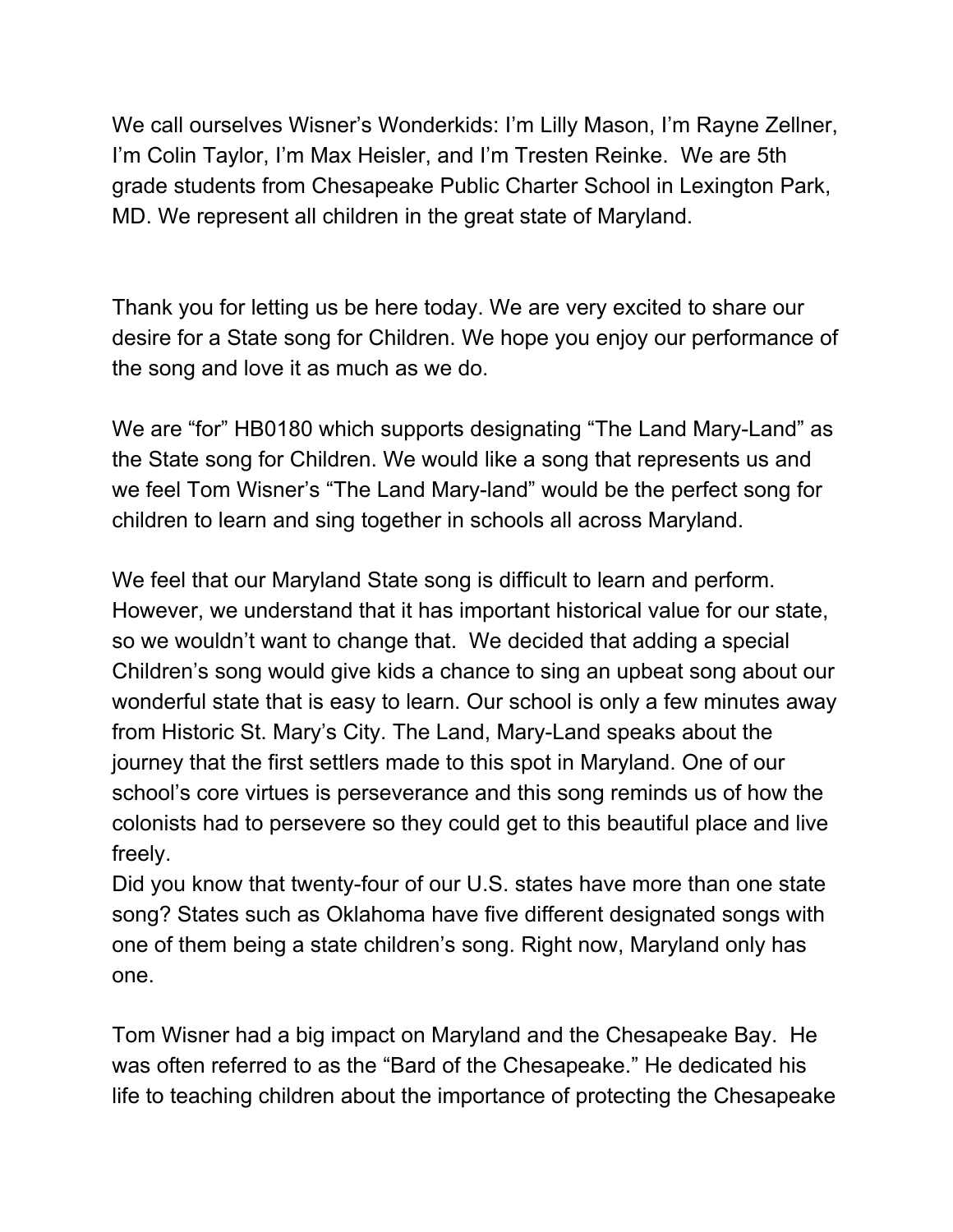Bay. We believe that in the same way that The Lorax spoke for the trees, Tom Wisner spoke for the Bay. In our school, we have spent time learning about his passion for the Chesapeake Bay through his music. We feel that all children in Maryland should have this same opportunity. As the next generation of Maryland citizens, we need to carry the torch that he lit.

"The Land Mary-Land" is a perfect example of why Maryland is such a special state. We have the unique history of some of the first European settlers choosing this beautiful land to live a new life of freedom. Having a State song for children will teach them about this history and remind them of the legacy of Tom Wisner and why we all need to protect the beautiful Chesapeake Bay. This is why we feel strongly that it should be our State song for Children.

Thank you for giving us this opportunity to share our thoughts with you. We hope you agree to vote yes for HB0180. It will be remembered by all the kids in Maryland for years to come!

Lyrics to The Land Mary-land

Oh the land, Mary-land will surely reveal a place to believe in the truth that we feel.

On the wings of the morning in the cup of his hand, we will carry our longing to the fair Mary-land.

Amid rope, tar and canvas, and torn from our past, in a dungeon of timber we pray we may last.

Through sickness and turmoil in search of our home, trust our conviction to the rolling white foam.

For the *Chorus*

She is rigged out and handsome, a maid of the sea, bound on a journey for humanity.